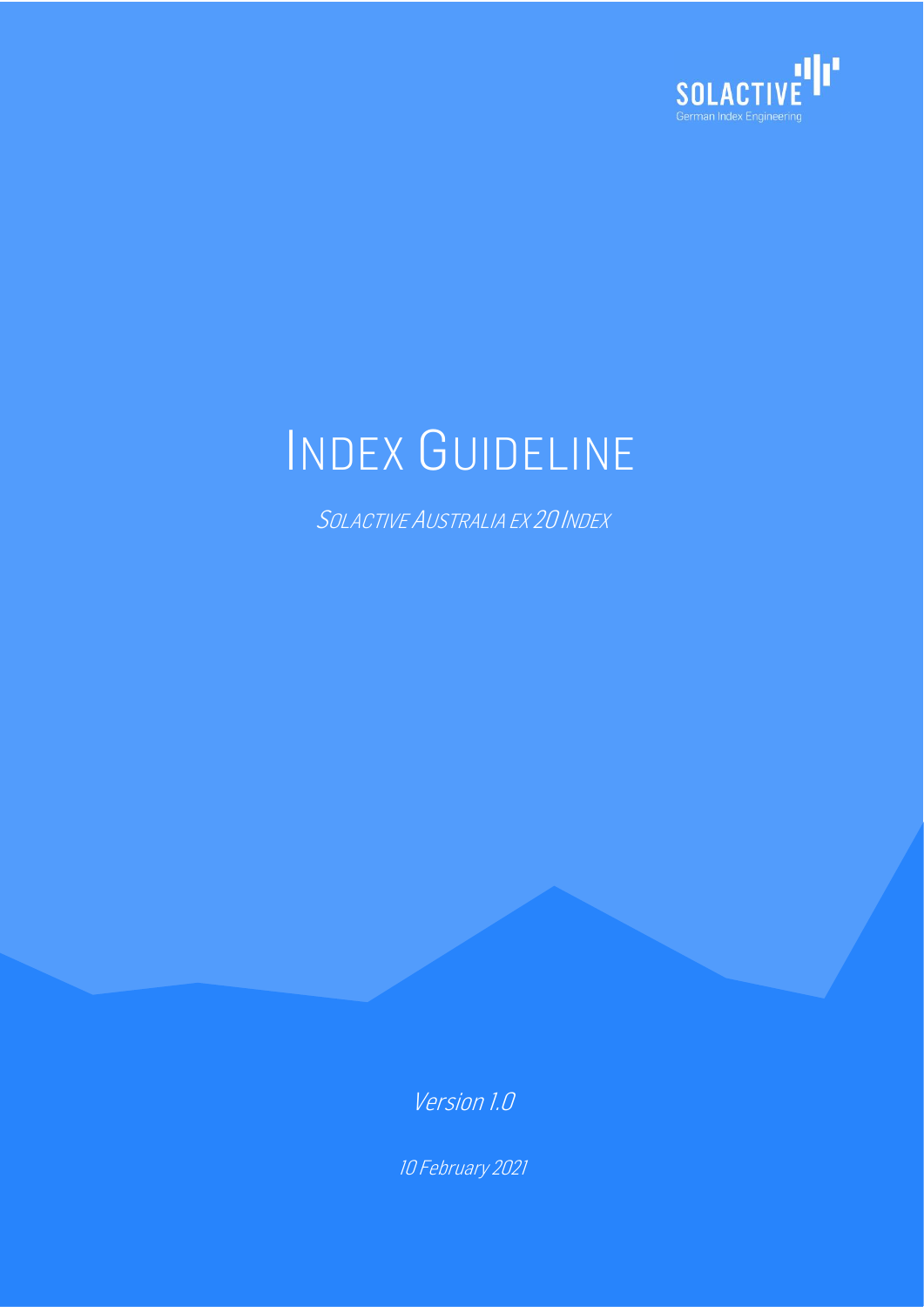### TABLE OF CONTENTS

| 1.1.<br>1.2.<br>1.3.<br>1.4.<br>1.5.<br>2.1.<br>2.2.<br>2.3.<br>3.1.<br>3.2.<br>4.1.<br>4.2.<br>4.3.<br>4.4.<br>4.5.<br>4.6.<br>5.1.<br>5.2.<br>5.3.<br>5.4.<br>5.5. |    |  |  |  |  |
|----------------------------------------------------------------------------------------------------------------------------------------------------------------------|----|--|--|--|--|
|                                                                                                                                                                      | 1. |  |  |  |  |
|                                                                                                                                                                      |    |  |  |  |  |
|                                                                                                                                                                      |    |  |  |  |  |
|                                                                                                                                                                      |    |  |  |  |  |
|                                                                                                                                                                      |    |  |  |  |  |
|                                                                                                                                                                      |    |  |  |  |  |
|                                                                                                                                                                      | 2. |  |  |  |  |
|                                                                                                                                                                      |    |  |  |  |  |
|                                                                                                                                                                      |    |  |  |  |  |
|                                                                                                                                                                      |    |  |  |  |  |
|                                                                                                                                                                      | 3. |  |  |  |  |
|                                                                                                                                                                      |    |  |  |  |  |
|                                                                                                                                                                      |    |  |  |  |  |
|                                                                                                                                                                      | 4. |  |  |  |  |
|                                                                                                                                                                      |    |  |  |  |  |
|                                                                                                                                                                      |    |  |  |  |  |
|                                                                                                                                                                      |    |  |  |  |  |
|                                                                                                                                                                      |    |  |  |  |  |
|                                                                                                                                                                      |    |  |  |  |  |
|                                                                                                                                                                      |    |  |  |  |  |
|                                                                                                                                                                      | 5. |  |  |  |  |
|                                                                                                                                                                      |    |  |  |  |  |
|                                                                                                                                                                      |    |  |  |  |  |
|                                                                                                                                                                      |    |  |  |  |  |
|                                                                                                                                                                      |    |  |  |  |  |
|                                                                                                                                                                      |    |  |  |  |  |
|                                                                                                                                                                      | 6. |  |  |  |  |
|                                                                                                                                                                      |    |  |  |  |  |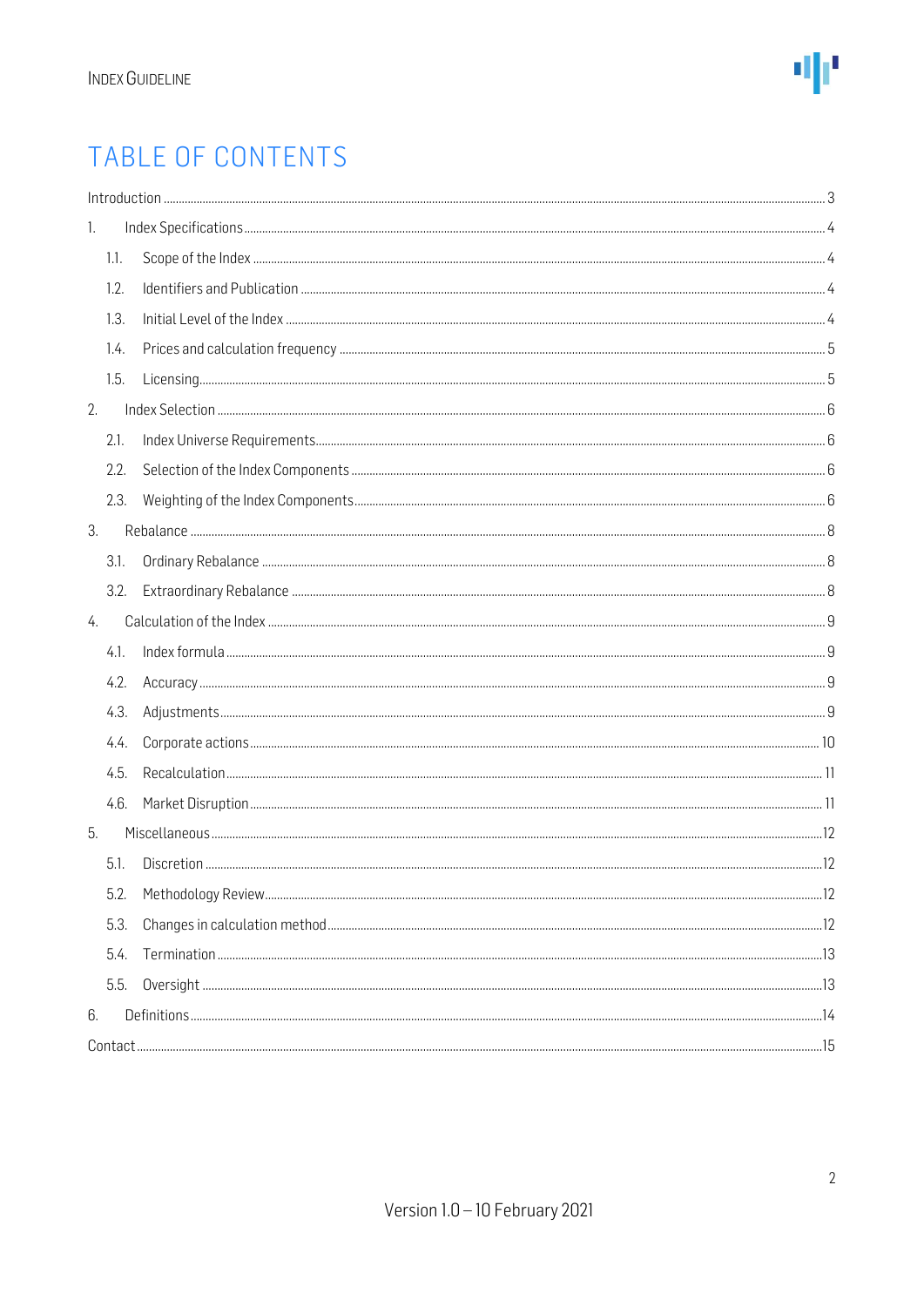### <span id="page-2-0"></span>INTRODUCTION

This document (the "GUIDELINE") is to be used as a quideline with regard to the composition, calculation and maintenance of the Solactive Australia ex 20 Index (the "INDEX"). Any amendments to the rules made to the GUIDELINE are approved by the OVERSIGHT COMMITTEE specified in Section 5.5. The INDEX is owned, calculated, administered and published by Solactive AG ("SOLACTIVE") assuming the role as administrator (the "INDEX ADMINISTRATOR") under the Regulation (EU) 2016/1011 (the "BENCHMARK REGULATION" or "BMR"). The name "Solactive" is trademarked.

The text uses defined terms which are formatted with "SMALL CAPS". Such Terms shall have the meaning assigned to them as specified in Section 6 (Definitions).

The GUIDELINE and the policies and methodology documents referenced herein contain the underlying principles and rules regarding the structure and operation of the INDEX. SOLACTIVE does not offer any explicit or tacit guarantee or assurance, neither pertaining to the results from the use ofthe INDEX nor the level of the INDEX at any certain point in time nor in any other respect. SOLACTIVE strives to the best of its ability to ensure the correctness of the calculation. There is no obligation for SOLACTIVE – irrespective of possible obligations to issuers – to advise third parties, including investors and/or financial intermediaries, of any errors in the INDEX. The publication of the INDEX by SOLACTIVE does not constitute a recommendation for capital investment and does not contain any assurance or opinion of SOLACTIVE regarding a possible investment in a financial instrument based on this INDEX.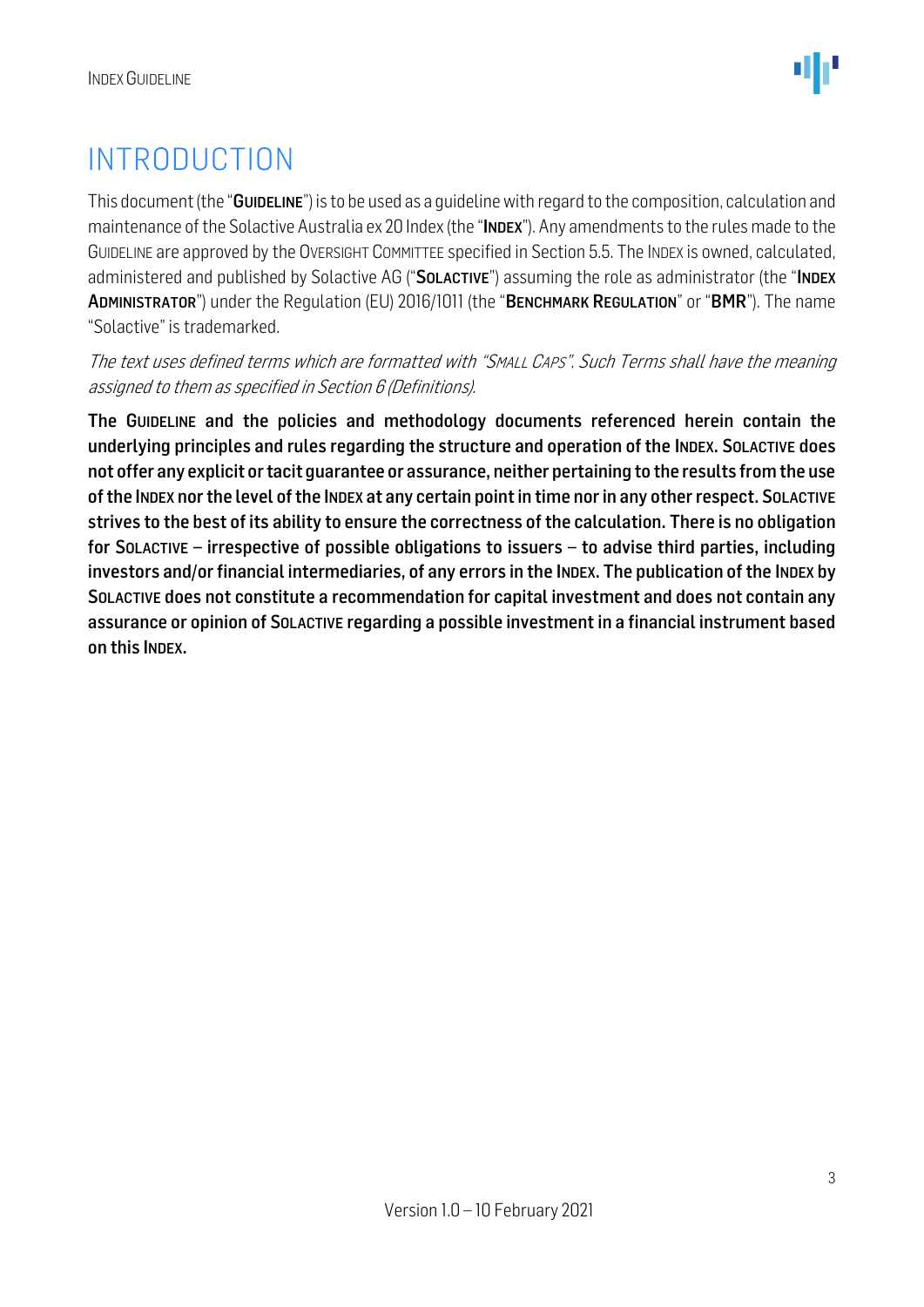### <span id="page-3-0"></span>1. INDEX SPECIFICATIONS

### <span id="page-3-1"></span>1.1. SCOPE OF THE INDEX

| Category                   | <b>Description</b>                                              |  |  |  |
|----------------------------|-----------------------------------------------------------------|--|--|--|
| Asset Class                | Equity                                                          |  |  |  |
|                            | Representation of 180 securities from Australia after excluding |  |  |  |
| Strategy                   | the 20 largest by Free Float Market Capitalization              |  |  |  |
| <b>Regional Allocation</b> | Australia                                                       |  |  |  |
| Rebalancing Frequency      | Quarterly                                                       |  |  |  |

### <span id="page-3-2"></span>1.2. IDENTIFIERS AND PUBLICATION

The INDEX is published under the following identifiers:

| <b>Name</b>                              | <b>ISIN</b>  | <b>Currency</b> | Type       | <b>RIC</b> | <b>BBG</b> ticker |
|------------------------------------------|--------------|-----------------|------------|------------|-------------------|
| Solactive Australia ex 20<br>Index (PR)  | DE000SL0CK65 | <b>AUD</b>      | PR         | .SOLAX20P  | SOLAX20P          |
| Solactive Australia ex 20<br>Index (NTR) | DE000SL0CK73 | <b>AUD</b>      | <b>NTR</b> | .SOLAX20N  |                   |
| Solactive Australia ex 20<br>Index (GTR) | DE000SL0CK81 | <b>AUD</b>      | GTR        | .SOLAX20T  | SOLAX20T          |

\*PR, NTR, GTR means that the Index is calculated as a price return, net total return, and gross total return Index as described in the Equity Index Methodology, which is available on the SOLACTIVE website[: https://www.solactive.com/documents/equity-index-methodology/](https://www.solactive.com/documents/equity-index-methodology/)

The INDEX is published on the website of the INDEX ADMINISTRATOR [\(www.solactive.com\)](http://www.solactive.com/) and is, in addition, available via the price marketing services of Boerse Stuttgart GmbH and may be distributed to all of its affiliated vendors. Each vendor decides on an individual basis as to whether it will distribute or display the INDEX via its information systems.

Any publication in relation to the INDEX (e.g. notices, amendments to the GUIDELINE) will be available at the website of the INDEX ADMINISTRATOR: [https://www.solactive.com/news/announcements/.](https://www.solactive.com/news/announcements/)

### <span id="page-3-3"></span>1.3. INITIAL LEVEL OF THE INDEX

The initial level of the INDEX on the 17/09/2010, the START DATE, is 1000. Historical values from the 16/02/2021, the LIVE DATE, will be recorded in accordance with Article 8 of the BMR. Levels of the INDEX published for a period prior to the LIVE DATE have been back-tested.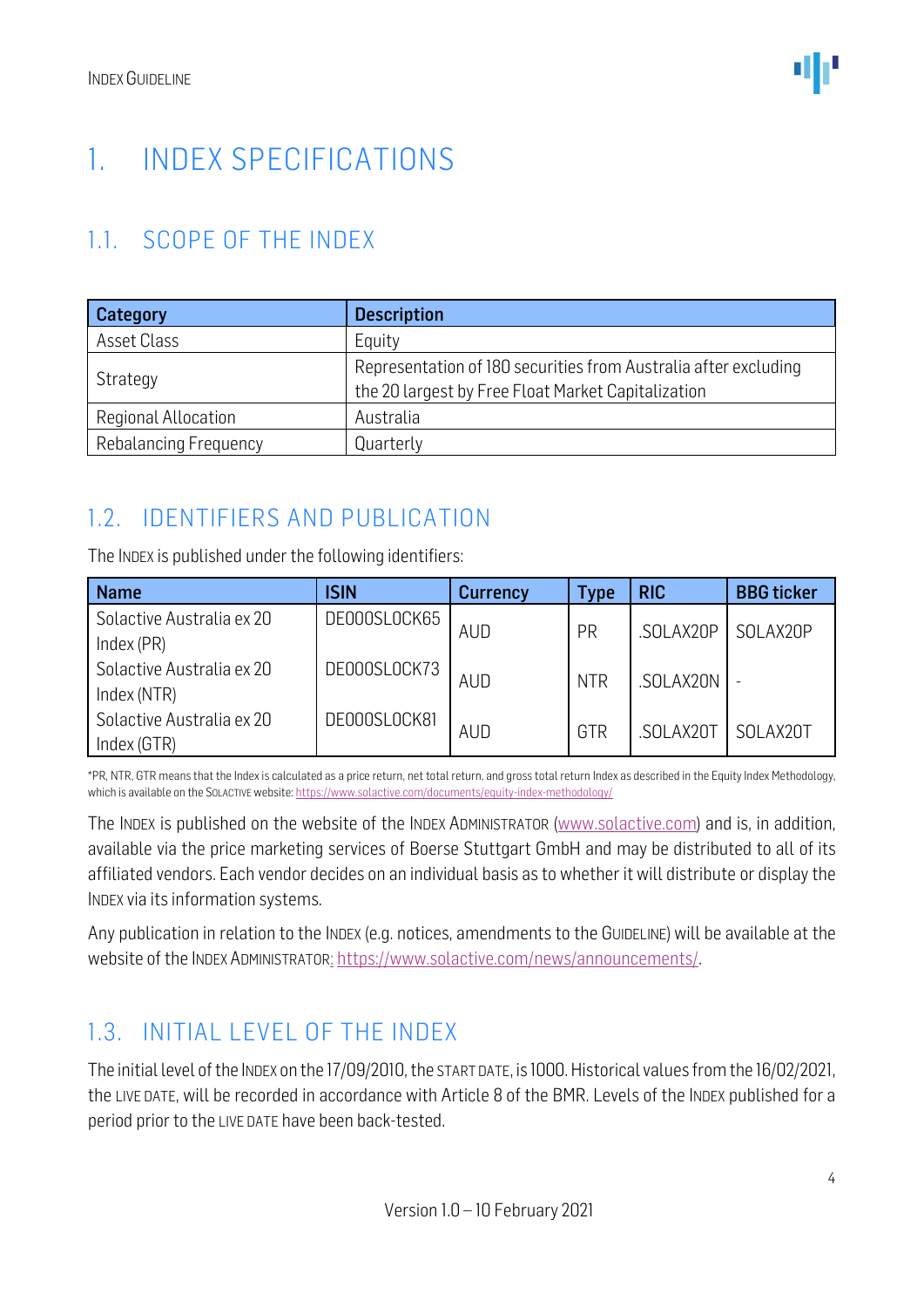### <span id="page-4-0"></span>1.4. PRICES AND CALCULATION FREQUENCY

The level of the INDEX is calculated on each CALCULATION DAY from 0:00 a.m. to 07:00 a.m. CET based on the TRADING PRICES on the EXCHANGES on which the INDEX COMPONENTS are listed. TRADING PRICES of INDEX COMPONENTS not listed in the INDEX CURRENCY are converted using the current Intercontinental Exchange (ICE) spot foreign exchange rate. Should there be no current TRADING PRICE for an INDEXCOMPONENT, the later of: (i) the most recent CLOSING PRICE; or (ii) the last available TRADING PRICE for the preceding TRADING DAY is used in the calculation.

In addition to the intraday calculation a closing level of the INDEX for each CALCULATION DAY is also calculated. This closing level is based on the CLOSING PRICES for the INDEX COMPONENTS on the respective EXCHANGES on which the INDEX COMPONENTS are listed. The CLOSING PRICES of INDEX COMPONENTS not listed in the INDEX CURRENCY are converted using the 04:00 p.m. London time WM Fixing quoted by Reuters. If there is no 04:00 p.m. London time WM Fixing for the relevant CALCULATION DAY, the last available 04:00 p.m. London time WM Fixing will be used for the closing level calculation.

#### <span id="page-4-1"></span>1.5. LICENSING

Licenses to use the INDEX as the underlying value for financial instruments, investment funds and financial contracts may be issued to stock exchanges, banks, financial services providers and investment houses by SOLACTIVE.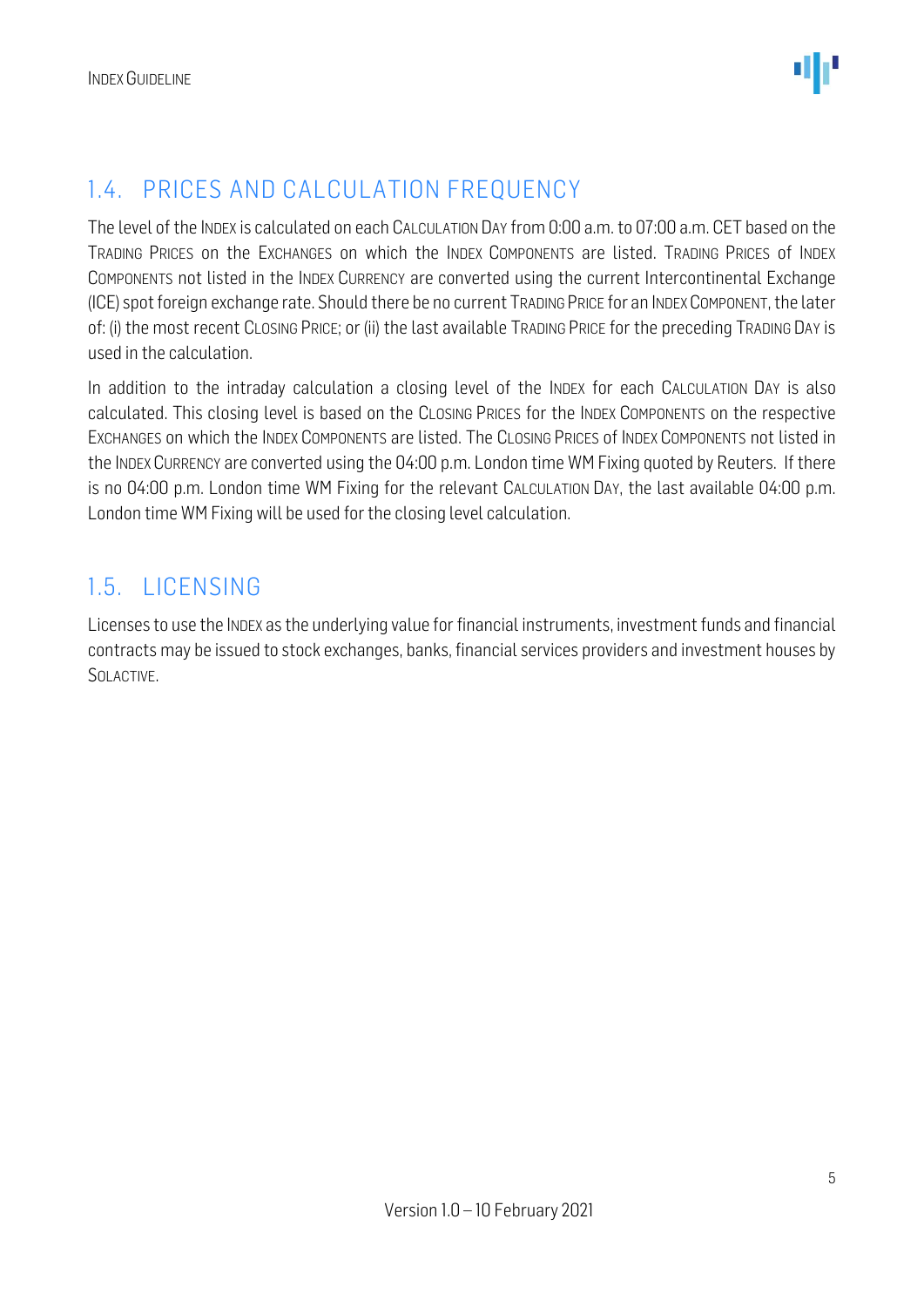### <span id="page-5-0"></span>2. INDEX SELECTION

On each SELECTION DAY, the INDEX ADMINISTRATORwill revise the composition of the INDEX.

In a first step, the INDEX ADMINISTRATOR determines the INDEX UNIVERSE in accordance with Section 2.1. The INDEX UNIVERSE comprises all those financial instruments which fulfill the INDEX UNIVERSE REQUIREMENTS (as specified in Section 2.1) and will constitute a starting pool from which the components of the INDEX will be selected. Based on this INDEX UNIVERSE, the new composition of the INDEX will be determined by applying the rules outlined in Section 2.2.

Each new INDEX COMPONENT will be assigned a weight as described in Section 2.3.

### <span id="page-5-1"></span>2.1. INDEX UNIVERSE REQUIREMENTS

The INDEX UNIVERSE is comprised of all financial instruments which fulfill the below requirements

(the "INDEX UNIVERSE REQUIREMENTS"):

- Is a component of the *Solactive Australia 200 Index (PR), ISIN: DE000SLA5FF0*, as determined on the SELECTION DAY based on the rules outlined in the guideline of the Solactive Australia Benchmark Index Series
- Not a component of the *Solactive Australia 20 Index (PR), ISIN: DE000SLA5WG3*, as determined on the SELECTION DAY based on the rules outlined in the guideline of the Solactive Australia Benchmark Index Series

The determination of the INDEX UNIVERSE is fully rule-based and the INDEX ADMINISTRATOR cannot make any discretionary decisions.

#### <span id="page-5-2"></span>2.2. SELECTION OF THE INDEX COMPONENTS

Based on the INDEX UNIVERSE, the initial composition of the INDEX as well as any selection for an ordinary rebalance is determined on the SELECTION DAY in accordance with the following rules:

All securities from the INDEX UNIVERSE are eligible for inclusion

#### (the "INDEX COMPONENT REQUIREMENTS")

The selection of the INDEX COMPONENTS is fully rule-based and the INDEX ADMINISTRATOR cannot make any discretionary decision.]

#### <span id="page-5-3"></span>2.3. WEIGHTING OF THE INDEX COMPONENTS

On each SELECTION DAY each INDEX COMPONENT is assigned a weight according to FREE FLOAT MARKET CAPITALIZATION. Individual security weights are capped at 6%. Any excess weight is distributed among the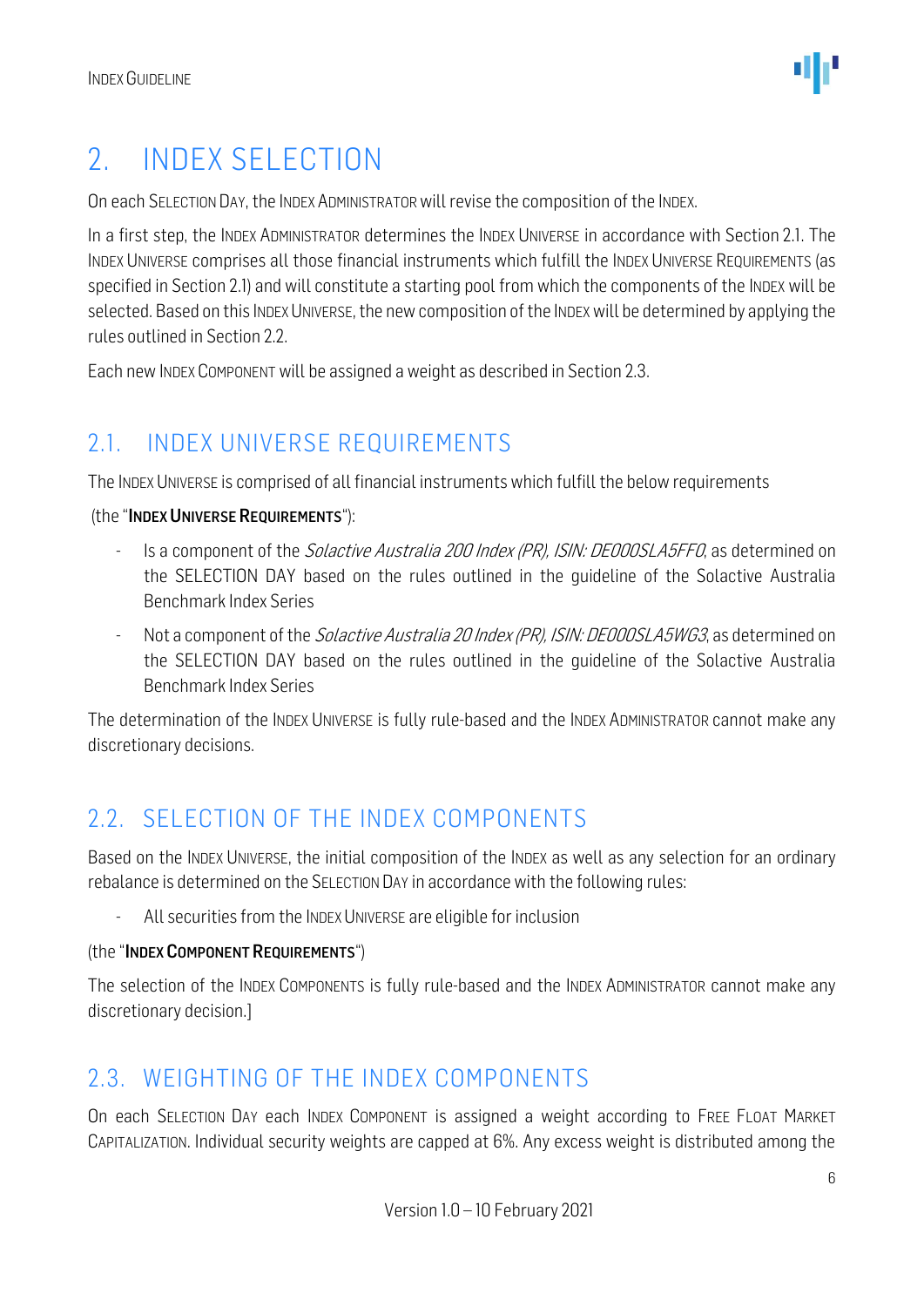securities within the same sector that have not yet reached the cap on a pro-rata basis. Additionally, each sector is capped at 25% with the excess weight being distributed among the sectors that have not reached the cap on a pro-rata basis.

Sectors are determined using a combination of the FactSet Economy and FactSet Industry fields. Securities that are classified as "Real Estate Investment Trusts" or "Real Estate Development" according to the industry field, will be classified as "Real Estate" companies. All other securities are classified using their default FactSet Economy classification.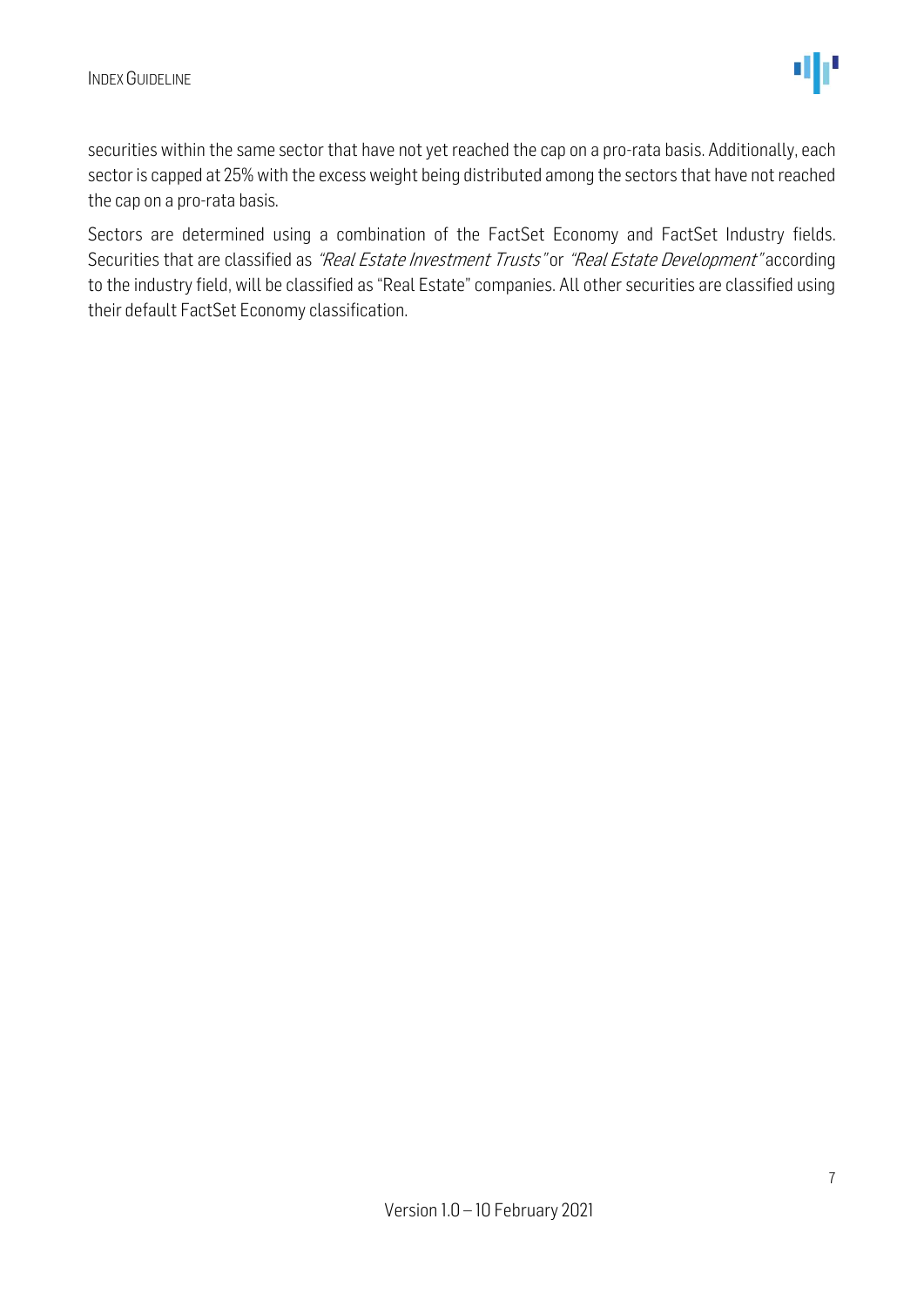### <span id="page-7-0"></span>3. REBALANCE

### <span id="page-7-1"></span>3.1. ORDINARY REBALANCE

In order to reflect the new selection of the INDEX COMPONENTS determined on the SELECTION DAY (in accordance with Section 2.1 and 2.2) the INDEX is adjusted on the REBALANCE DAY after CLOSE OF BUSINESS.

This is carried out by implementing the shares as determined on the FIXING DAY based on the weights calculated on the SELECTION DAY.

For more information on the rebalance procedure please refer to the Equity Index Methodology, which is incorporated by reference and available on the Solactive website: [https://www.solactive.com/documents/equity-index-methodology/\]](https://www.solactive.com/documents/equity-index-methodology/)

SOLACTIVE will publish any changes made to the INDEX COMPONENTS with sufficient notice before the REBALANCE DAY on the SOLACTIVE webpage under the section "Announcement", which is available at https://www.solactive.com/news/announcements/

#### <span id="page-7-2"></span>3.2. EXTRAORDINARY REBALANCE

The INDEX is not rebalanced extraordinarily.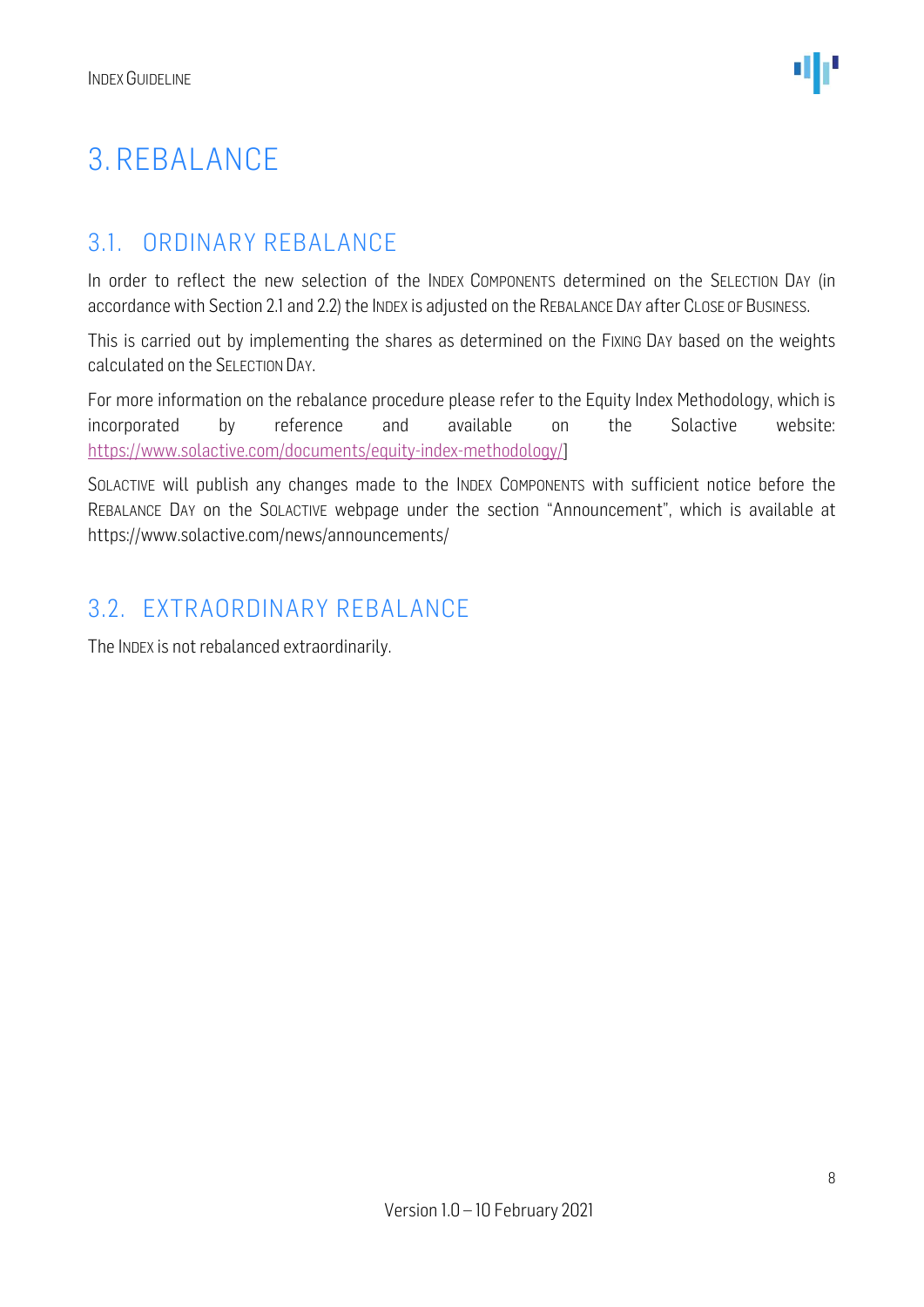### <span id="page-8-0"></span>4. CALCULATION OF THE INDEX

### <span id="page-8-1"></span>4.1. INDEX FORMULA

The INDEX is calculated as a price return, net total return, and gross total return Index.

The calculation is performed according to the Equity Index Methodology, which is available on the SOLACTIVE website: [https://www.solactive.com/documents/equity-index-methodology/.](https://www.solactive.com/documents/equity-index-methodology/) The divisor index formula stipulates that the level of the INDEX changes based on the change of the prices of its INDEX COMPONENTS taking into account their weight in the INDEX and any currency conversion in case the price of an INDEX COMPONENT is quoted in a currency other than the INDEX CURRENCY.

Any dividends or other distributions are reinvested across the entire basket of INDEX COMPONENTS by means of a divisor at the opening of the effective date (the so-called ex-date) of the payment of such dividend or other distribution.

A more detailed description of the mechanics of the index calculation formula can be found in the Equity Index Methodology under Section 1.2.

### <span id="page-8-2"></span>4.2. ACCURACY

The level of the INDEX will be rounded to 2 decimal places. Divisors will be rounded to six decimal places. TRADING PRICES and foreign exchange rates will be rounded to six decimal places.

### <span id="page-8-3"></span>4.3. ADJUSTMENTS

Under certain circumstances, an adjustment of the INDEXmay be necessary between two regular REBALANCE DAYS. Such adjustment has to be made if a corporate action (as specified in Section 4.4 below) in relation of an INDEX COMPONENT occurs. Such adjustment may have to be done in relation to an INDEX COMPONENT and/or may also affect the number of INDEX COMPONENTS and/or the weighting of certain INDEX COMPONENTS and will be made in compliance with the Solactive Equity Index Methodology, which is incorporated by reference and available on the SOLACTIVE website: [https://www.solactive.com/documents/equity-index-methodology/.](https://www.solactive.com/documents/equity-index-methodology/)

SOLACTIVE will announce the INDEX adjustment giving a notice period of at least two TRADING DAYS (with respect to the affected INDEX COMPONENT) on the SOLACTIVE website under the Section "Announcements", which is available at https://www.solactive.com/news/announcements/. The INDEX adjustments will be implemented on the effective day specified in the respective notice.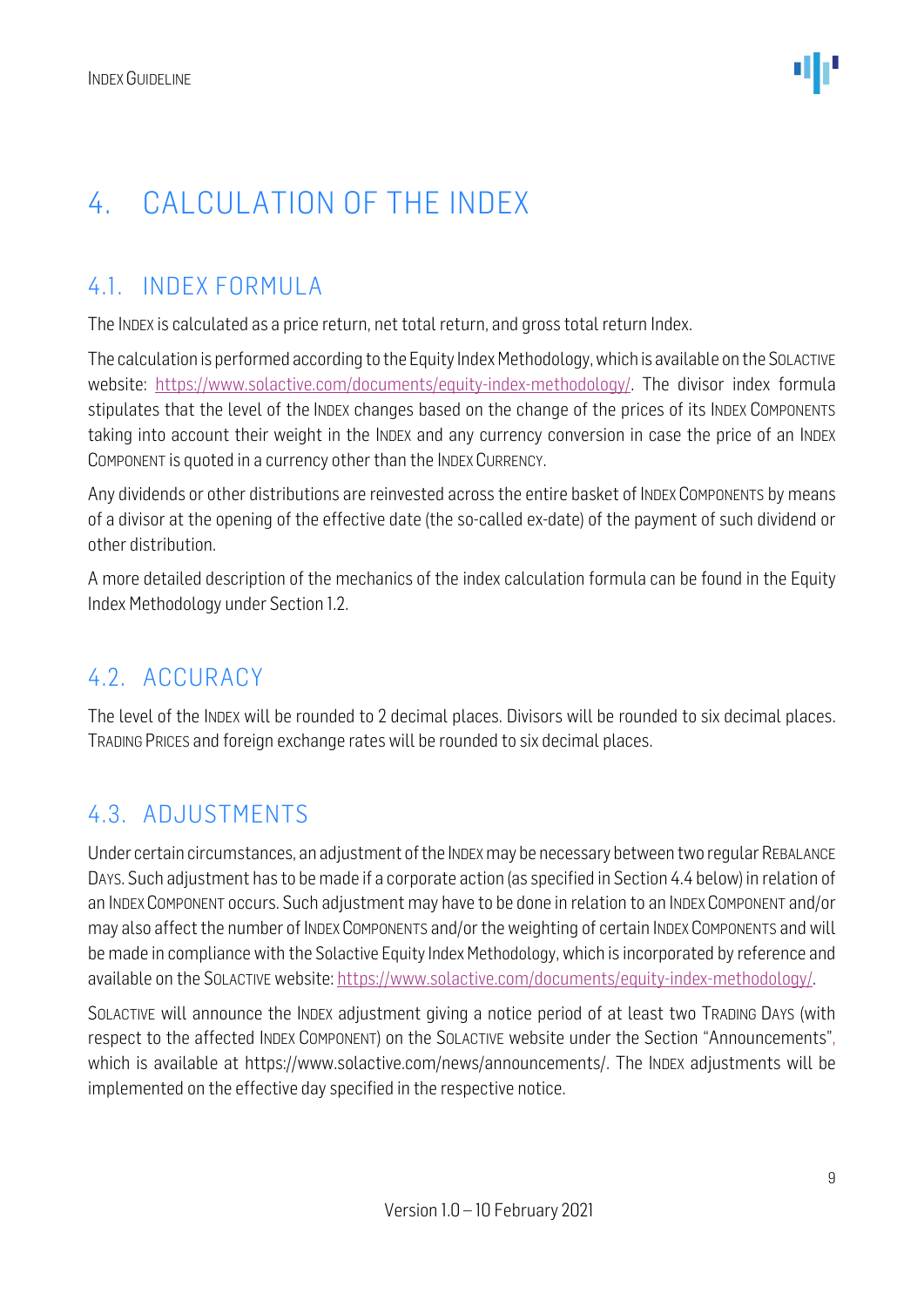### <span id="page-9-0"></span>4.4. CORPORATE ACTIONS

As part of the INDEX maintenance SOLACTIVE will consider various events – also referred to as corporate actions –which result in an adjustment to the INDEX between two regular REBALANCE DAYS. Such events have a material impact on the price, weighting or overall integrity of INDEX COMPONENTS. Therefore, they need to be accounted for in the calculation of the INDEX. Corporate actions will be implemented from the cum-day to the ex-day of the corporate action, so that the adjustment to the INDEX coincides with the occurrence of the price effect of the respective corporate action.

Adjustments to the INDEX to account for corporate actions will be made in compliance with the Equity Index Methodology, which is available on the SOLACTIVE website: [https://www.solactive.com/documents/equity](https://www.solactive.com/documents/equity-index-methodology/)[index-methodology/.](https://www.solactive.com/documents/equity-index-methodology/) This document contains for each corporate action a brief definition and specifies the relevant adjustment to the INDEX variables.

While SOLACTIVE aims at creating and maintaining its methodology for treatment of corporate actions as generic and transparent as possible and in line with regulatory requirements, it retains the right in accordance with the Equity Index Methodology to deviate from these standard procedures in case of any unusual or complex corporate action or if such a deviation is made to preserve the comparability and representativeness of the INDEX over time.

SOLACTIVE considers following, but not conclusive, list of corporate actions as relevant for INDEX maintenance:

- $\geq$  Cash Distributions (e.g. payment of a dividend)
- $>$  Stock distributions (e.g. payment of a dividend in form of additional shares)
- $>$  Stock distributions of another company (e.g. payment of a dividend in form of additional shares of another company (e.g. of a subsidiary))
- $>$  Share splits (company's present shares are divided and therefore multiplied by a given factor)
- $\geq$  Reverse splits (company's present shares are effectively merged)
- $>$  Capital increases (such as issuing additional shares)
- $>$  Share repurchases (a company offer its shareholders the option to sell their shares to a fixed price)
- $>$  Spin-offs (the company splits its business activities into two or more entities and distributes new equity shares in the created entities to the shareholders of the former entity)
- $>$  Mergers & Acquisitions (transaction in which the ownership of a company (or other business organizations) are transferred or consolidated with other entities, e.g. fusion of two or more separate companies into one entity)
- $\geq$  Delistings (company's shares are no longer publicly traded at a stock exchange)
- $\geq$  Nationalization of a company (effective control of a legal entity is taken over by a state)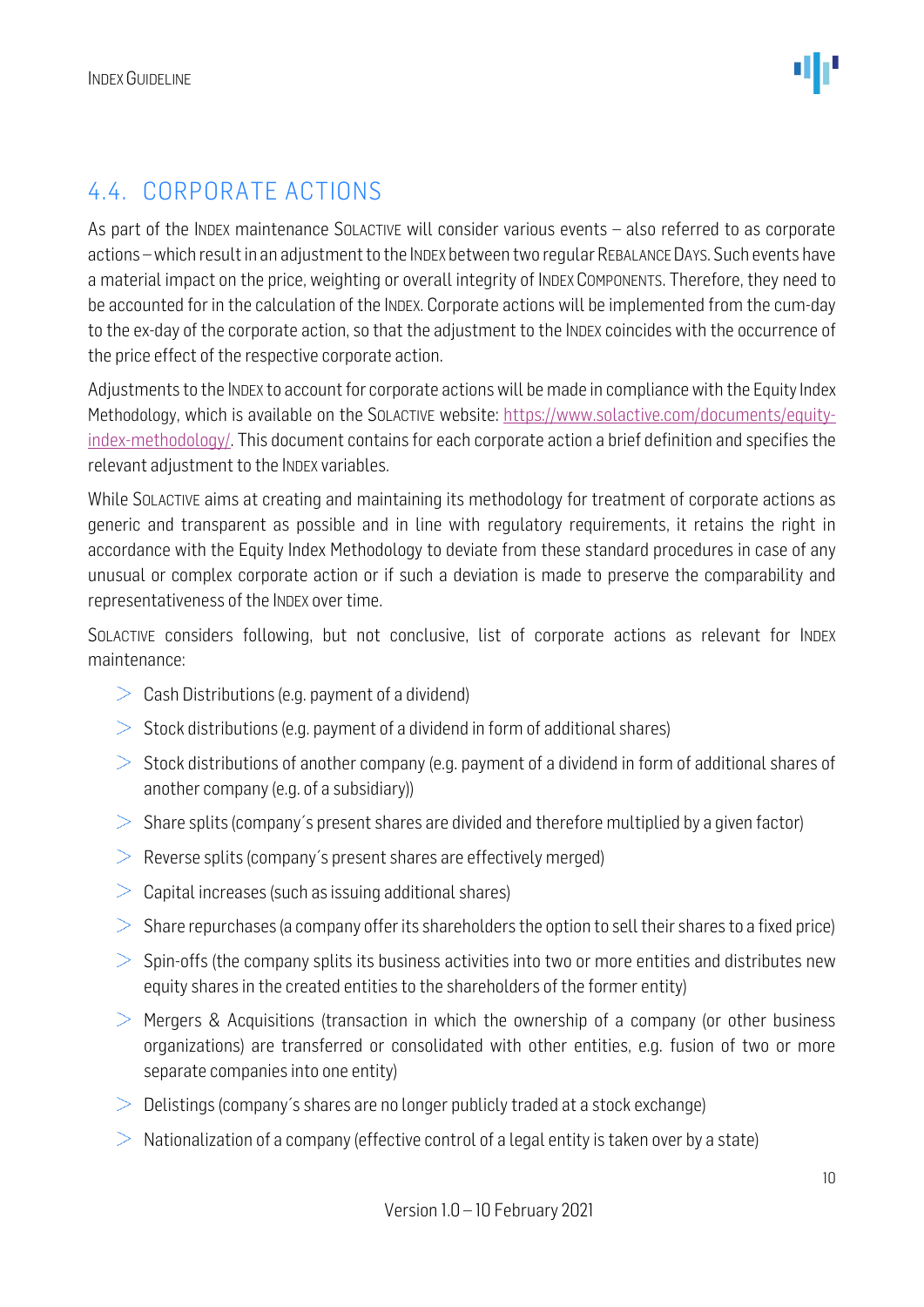$>$  Insolvency

### <span id="page-10-0"></span>4.5. RECALCULATION

SOLACTIVE makes the greatest possible efforts to accurately calculate and maintain its indices. However, errors in the determination process may occur from time to time for variety reasons (internal or external) and therefore, cannot be completely ruled out. SOLACTIVE endeavors to correct all errors that have been identified within a reasonable period of time. The understanding of "a reasonable period of time" as well as the general measures to be taken are generally depending on the underlying and is specified in the Solactive Correction Policy, which is incorporated by reference and available on the SOLACTIVE website: [https://www.solactive.com/documents/correction-policy/.](https://www.solactive.com/documents/correction-policy/)

#### <span id="page-10-1"></span>4.6. MARKET DISRUPTION

In periods of market stress SOLACTIVE calculates its indices following predefined and exhaustive arrangements as described in the Solactive Disruption Policy, which is incorporated by reference and available on the SOLACTIVE website: [https://www.solactive.com/documents/disruption-policy/.](https://www.solactive.com/documents/disruption-policy/) Such market stress can arise due to a variety of reasons, but generally results in inaccurate or delayed prices for one or more INDEXCOMPONENTS. The determination of the INDEXmay be limited or impaired at times of illiquid or fragmented markets and market stress.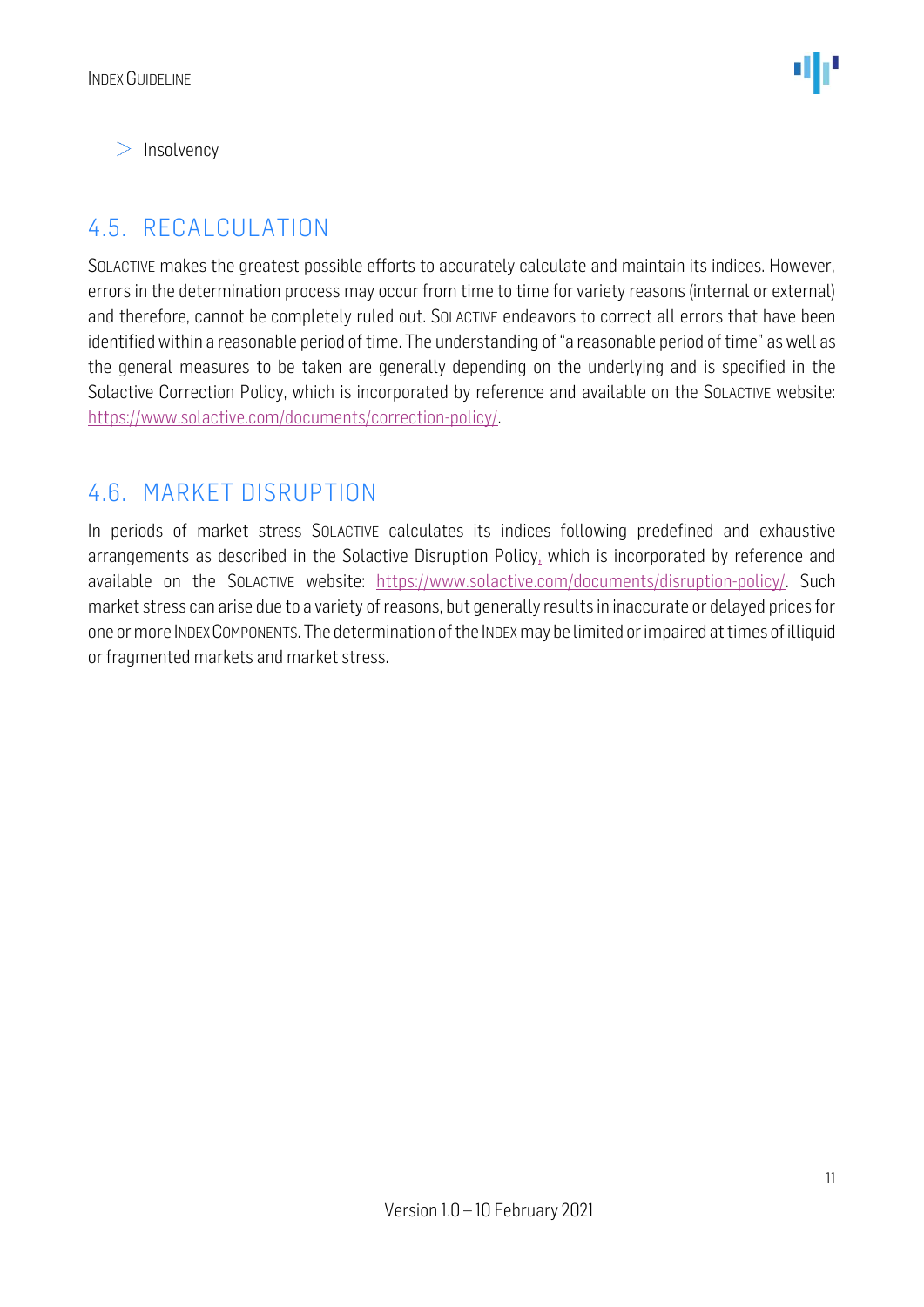### <span id="page-11-0"></span>5. MISCELLANEOUS

### <span id="page-11-1"></span>5.1. DISCRETION

Any discretion which may need to be exercised in relation to the determination of the INDEX (for example the determination of the INDEX UNIVERSE (if applicable), the selection of the INDEX COMPONENTS (if applicable) or any other relevant decisions in relation to the INDEX) shall be made in accordance with strict rules regarding the exercise of discretion or expert judgement.

#### <span id="page-11-2"></span>5.2. METHODOLOGY REVIEW

The methodology of the INDEX is subject to regular review, at least annually. In case a need of a change of the methodology has been identified within such review (e.g. if the underlying market or economic reality has changed since the launch of the INDEX, i.e. if the present methodology is based on obsolete assumptions and factors and no longer reflects the reality as accurately, reliably and appropriately as before), such change will be made in accordance with the Solactive Methodology Policy, which is incorporated by reference and available on the SOLACTIVE website: [https://www.solactive.com/documents/methodology-policy/.](https://www.solactive.com/documents/methodology-policy/)

Such change in the methodology will be announced on the SOLACTIVE website under the Section "Announcement", which is available at https://www.solactive.com/news/announcements/. The date of the last amendment of this INDEX is contained in this GUIDELINE.

### <span id="page-11-3"></span>5.3. CHANGES IN CALCULATION METHOD

The application by the INDEX ADMINISTRATOR of the method described in this document is final and binding. The INDEXADMINISTRATOR shall apply the method described above for the composition and calculation of the INDEX. However, it cannot be excluded that the market environment, supervisory, legal and financial or tax reasons may require changes to be made to this method. The INDEX ADMINISTRATOR may also make changes to the terms and conditions of the INDEX and the method applied to calculate the INDEX that it deems to be necessary and desirable in order to prevent obvious or demonstrable error or to remedy, correct or supplement incorrect terms and conditions. The INDEX ADMINISTRATOR is not obliged to provide information on any such modifications or changes. Despite the modifications and changes, the INDEX ADMINISTRATOR will take the appropriate steps to ensure a calculation method is applied that is consistent with the method described above.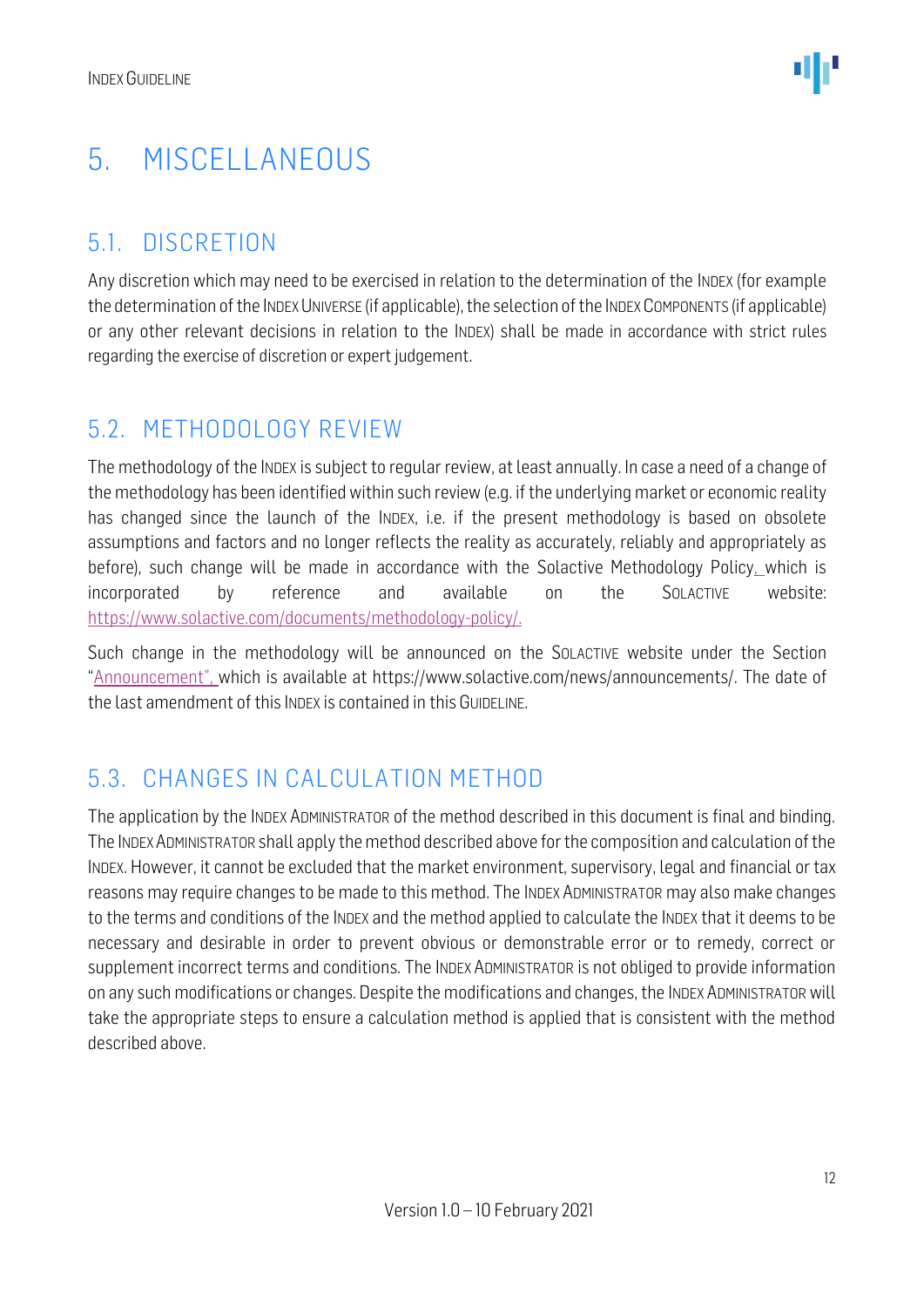

### <span id="page-12-0"></span>5.4. TERMINATION

SOLACTIVE makes the greatest possible efforts to ensure the resilience and continued integrity of its indices over time. Where necessary, SOLACTIVE follows a clearly defined and transparent procedure to adapt Index methodologies to changing underlying markets (see Section 5.2 "Methodology Review") in order to maintain continued reliability and comparability of the indices. Nevertheless, if no other options are available the orderly cessation of the INDEX may be indicated. This is usually the case when the underlying market or economic reality, which an index is set to measure or to reflect, changes substantially and in a way not foreseeable at the time of inception of the index, the index rules, and particularly the selection criteria, can no longer be applied coherently or the index is no longer used as the underlying value for financial instruments, investment funds and financial contracts.

SOLACTIVE has established and maintains clear guidelines on how to identify situations in which the cessation of an index is unavoidable, how stakeholders are to be informed and consulted and the procedures to be followed for a termination or the transition to an alternative index. Details are specified in the Solactive Termination Policy, which is incorporated by reference and available on the SOLACTIVE website: [https://www.solactive.com/documents/termination-policy/.](https://www.solactive.com/documents/termination-policy/)

### <span id="page-12-1"></span>5.5. OVERSIGHT

An oversight committee composed of staff from SOLACTIVE and its subsidiaries (the "OVERSIGHT COMMITTEE") is responsible for decisions regarding any amendments to the rules of the INDEX. Any such amendment, which may result in an amendment of the GUIDELINE, must be submitted to the OVERSIGHT COMMITTEE for prior approval and will be made in compliance with the [Methodology](http://methodology/) Policy, which is available on the SOLACTIVE website: [https://www.solactive.com/documents/methodology-policy/.](https://www.solactive.com/documents/methodology-policy/)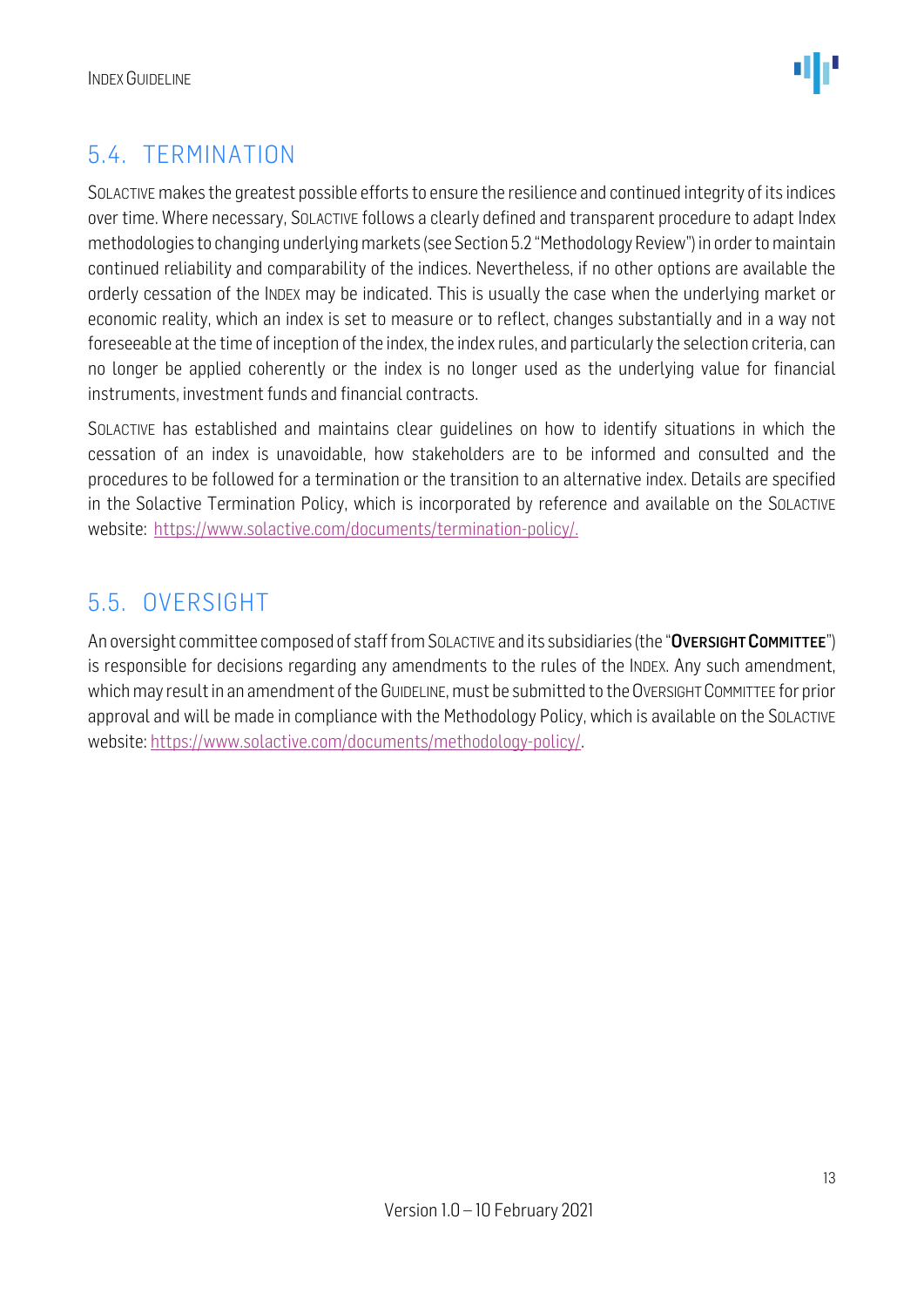### <span id="page-13-0"></span>6. DEFINITIONS

"BENCHMARK REGULATION" shall have the meaning as defined in Section "Introduction".

"BMR" shall have the meaning as defined in Section "Introduction".

"BUSINESS DAY" is a day on which the Australian Securities Exchange is open for general business.

"CALCULATION DAY" is a day on which the Australian Securities Exchange is open for general business.

"CLOSE OF BUSINESS" is the calculation time of the closing level of the INDEX as outlined in Section 1.4.

The "CLOSING PRICE" in respect of an INDEX COMPONENT and a TRADING DAY is a security's final regular-hours TRADING PRICE published by the EXCHANGE and determined in accordance with the EXCHANGE regulations. If the EXCHANGE has no or has not published a CLOSING PRICE in accordance with the EXCHANGE rules for an INDEX COMPONENT, the last TRADING PRICE will be used.

"EXCHANGE" is with respect to the INDEX and every INDEX COMPONENT, the respective exchange where the INDEX COMPONENT has its listing as determined in accordance with the rules in Section 2.

"FIXING DAY" is equal to the SELECTION DAY.

The "FREE FLOAT" is with regard to each of the securities fulfilling the Index Component Requirements on a SELECTION DAY the share class-specific fraction of the total number of shares of such share class issued that are available for trading by market participants and not locked-in by long term holders, as sourced from data vendors.

The "FREE FLOAT MARKET CAPITALIZATION" is with regard to each of the securities fulfilling the Index Component Requirements on a SELECTION DAY the share class-specific free float market capitalization. It is calculated as the multiplication of the shares outstanding in FREE FLOAT (as sourced from data vendors) with the CLOSING PRICE of the share class as of the respective SELECTION DAY.

"GUIDELINE" shall have the meaning as defined in Section "Introduction".

"INDEX" shall have the meaning as defined in Section "Introduction".

"INDEX ADMINISTRATOR" shall have the meaning as defined in Section "Introduction".

"INDEX COMPONENT" is each security reflected in the INDEX.

"INDEX COMPONENT REQUIREMENTS" shall have the meaning as defined in Section 2.2.

"INDEX CURRENCY" is the currency specified in the column "Currency" in the table in Section 1.2.

"INDEX UNIVERSE REQUIREMENTS" shall have the meaning as defined in Section 2.1.

"INDEX UNIVERSE" is the sum of all financial instruments which fulfill the INDEX UNIVERSE REQUIREMENTS.

"LIVE DATE" shall have the meaning as defined in Section 1.3.

"OVERSIGHT COMMITTEE" shall have the meaning as defined in Section 5.5.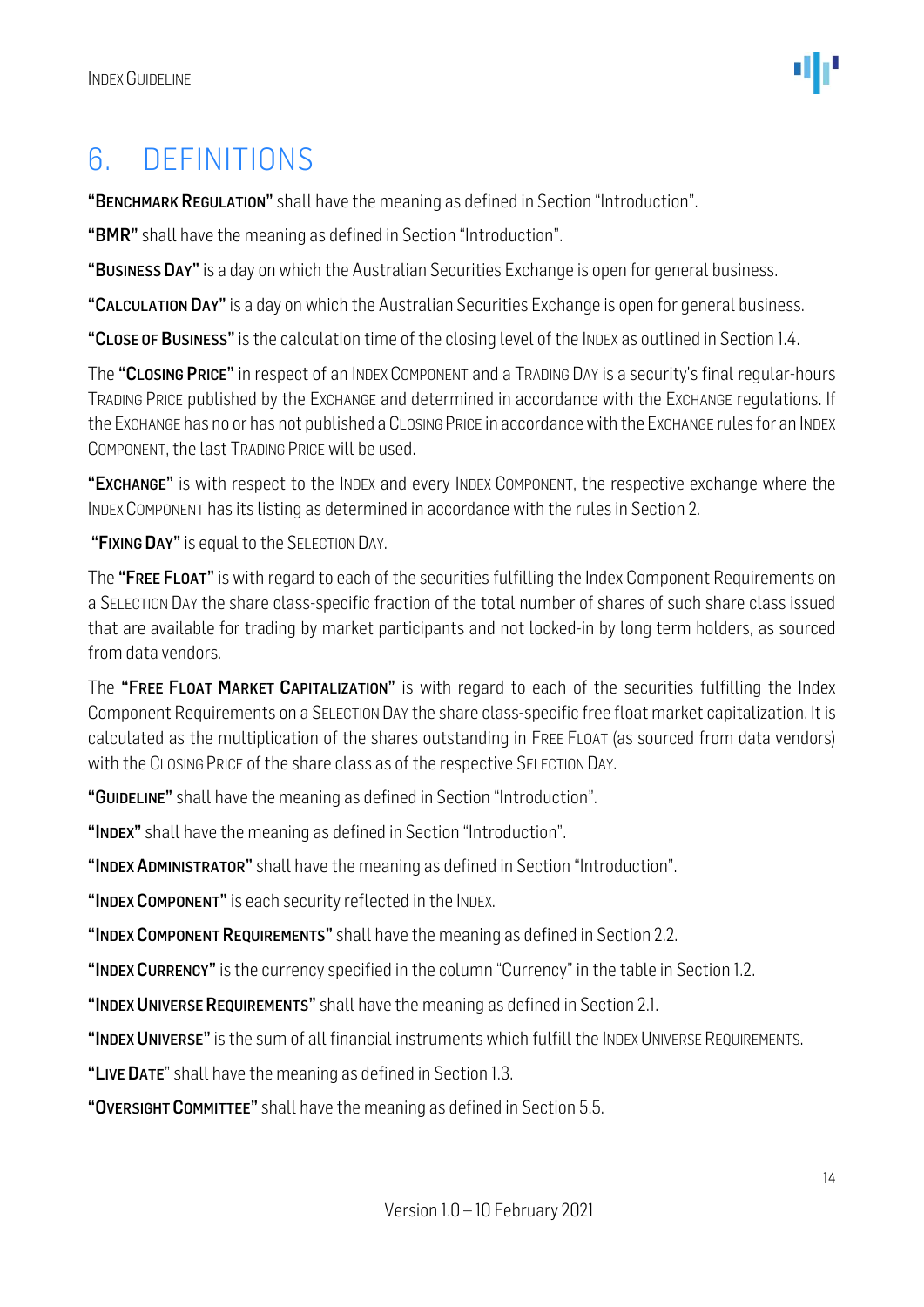"REBALANCE DAY" is the third Friday in March, June, September, and December. If that day is not a TRADING DAY the REBALANCE DAY will be the immediately following TRADING DAY.

"SELECTION DAY" is 15 BUSINESS DAYS before the REBALANCE DAY, disregarding any potential change of the REBALANCE DAY.

"SOLACTIVE" shall have the meaning as defined in Section "Introduction".

"START DATE" shall have the meaning as defined in Section 1.3.

"TRADING DAY" is with respect to an INDEX COMPONENT included in the INDEX at the REBALANCE DAY and every INDEXCOMPONENT included in the INDEX at the CALCULATION DAY immediately following the REBALANCE DAY (for clarification: this provision is intended to capture the TRADING DAYS for the securities to be included in the INDEX as new INDEX COMPONENTS with close of trading on the relevant EXCHANGE on the REBALANCE DAY) a day on which the relevant EXCHANGE is open for trading (or a day that would have been such a day if a market disruption had not occurred), excluding days on which trading may be ceased prior to the scheduled EXCHANGE closing time and days on which the EXCHANGE is open for a scheduled shortened period. The INDEX ADMINISTRATOR is ultimately responsible as to whether a certain day is a TRADING DAY.

The "TRADING PRICE" in respect of an INDEX COMPONENT and a TRADING DAY is the most recent published price at which the INDEX COMPONENT was traded on the respective EXCHANGE.